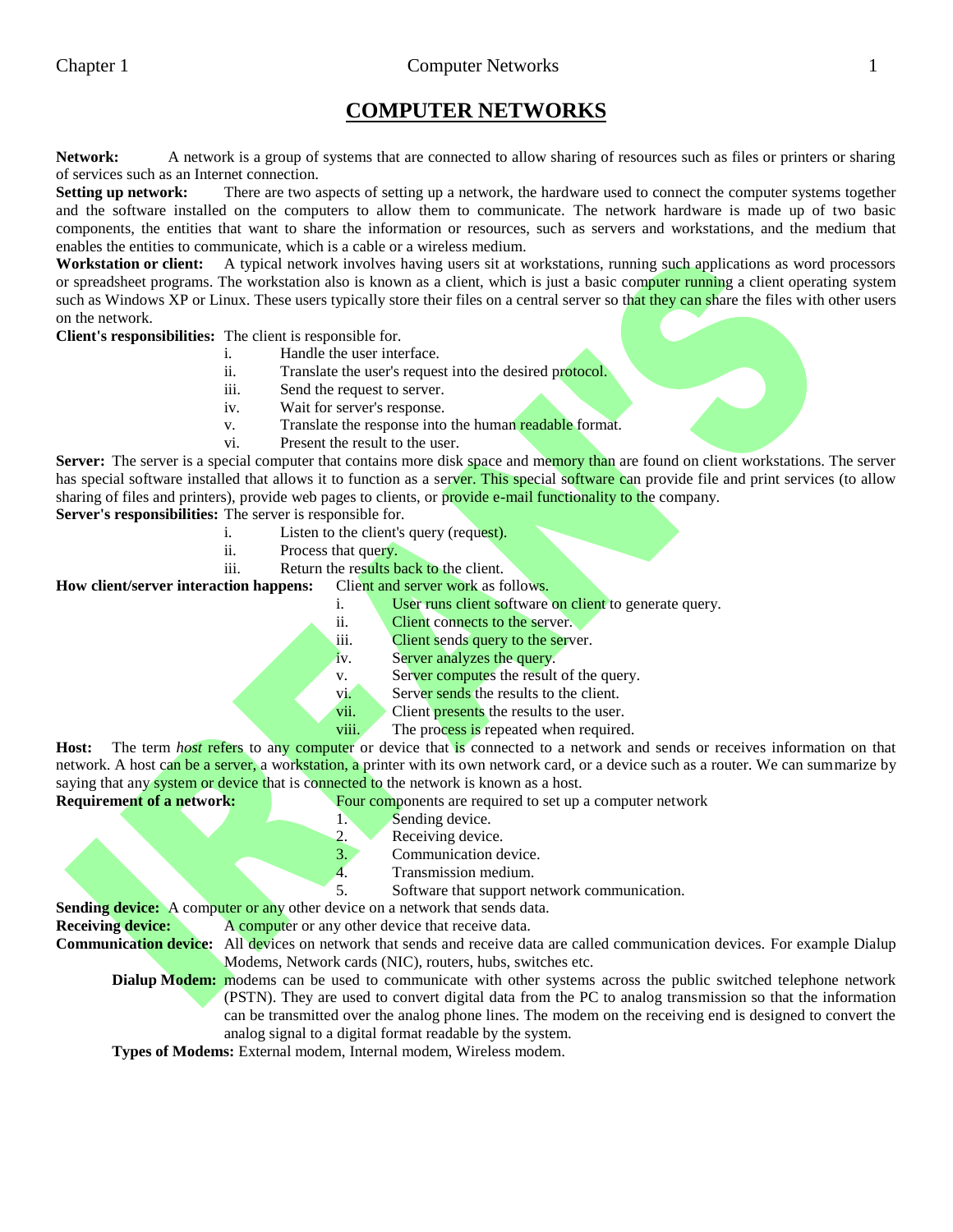## **External Modem:**

This modem attached with the computer externally using USB or serial port of computer. This modem gets the power from a wall outlet. It has some light indicator on it.

### **Internal Modem:**

This modem plugs into the PCI or ISA slot of the computer motherboard. No indication lights are provided on that. It gets the power from inside of the computer.

A PCI modem (on the left) next to a traditional ISA modem (on the right).



00000

### **Wireless Modem:**

A **wireless modem** is a type of modem which connects to a wireless network instead of a telephone system. When a mobile Internet user connects using a wireless modem, they're attached directly to the wireless ISP (Internet Service Provider) and can then access the Internet.



USB wireless modem PC card modem





Desktop wireless modem

### **Networking Cards (NIC):**

A **network interface controller** (also known as a **network interface card**, **network adapter**, **LAN adapter** and by similar terms) is a computer hardware component that connects a computer to a computer network. The NIC provides a physical connection between the networking cable and the computer's internal bus. NICs come in three basic varieties 8-bit, 16-bit, and 32-bit. The larger the number of bits that can be transferred to the NIC, the faster the NIC can transfer data to the network cable.



Network interface controller card which connects to the motherboard via the now-obsolete ISA bus. This combination card features both a (now obsolete) bayonet cap BNC connector (left) for use in coaxialbased networks and an RJ-45 connector (right) for use in twisted pair-based networks. Common manufacturers are Novell, Intel, Realtek.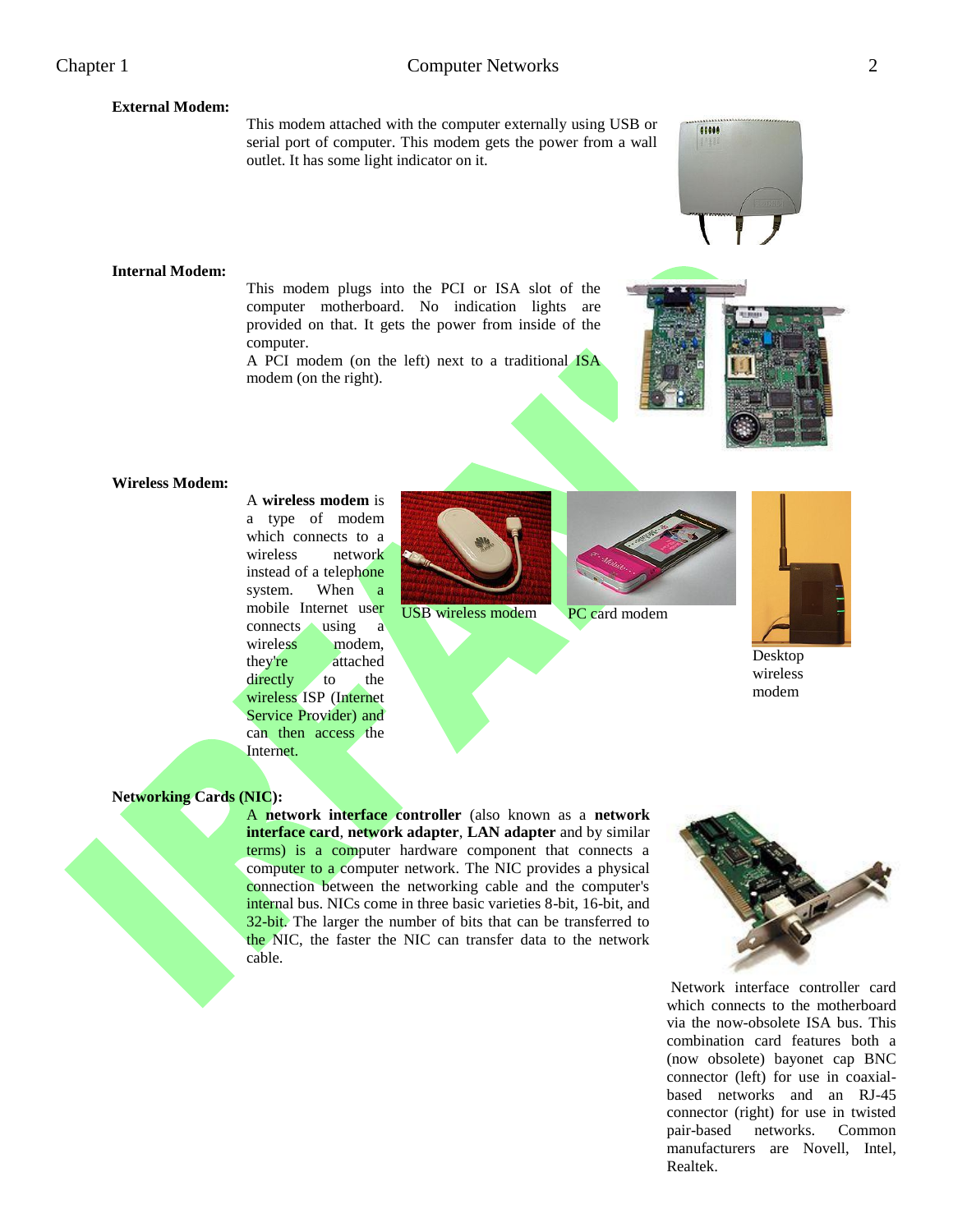**Transmission medium:** It is the element that allows the data to flow among the computers and other devices. It is of two types.

- i. Guided medium
- ii. Unguided medium

Guided medium: Such a medium that follow a specific path to transfer the data from one place to another, as wires (Coaxial cable, Twisted pair, Fiber optics).

**Twisted pair cable: Twisted pair** cabling is a type of wiring in which two conductors (the forward and return conductors of a single circuit) are twisted together for the purposes of canceling out electromagnetic interference (EMI) from external sources; for instance, electromagnetic radiation from unshielded twisted pair (UTP) cables, and crosstalk between neighboring pairs. It was invented by Alexander Graham Bell. Twisted pair is of two types.

- i- UTP (Unshielded Twisted Pair)
- ii- STP (Shielded Twisted Pair)
- **UTP:** UTP cable is also the most common cable used in computer networking. Modern Ethernet, the most common data networking standard, utilizes UTP cables. Twisted pair cabling is often used in data networks for short and medium length connections because of its relatively lower costs compared to optical fiber and coaxial cable. The UTP cable has four pairs of wires inside the jacket. Each pair is twisted with a different number of twists per inch to help eliminate interference.



**STP:** Twisted pair cables are often shielded in an attempt to prevent electromagnetic interference. Because the shielding is made of metal, it may also serve as a ground. However, usually a shielded or a screened twisted pair cable has a special grounding wire added called a drain wire. This shielding can be applied to individual pairs, or to the collection of pairs. When shielding is applied to the collection of pairs, this is referred to as screening. The shielding must be grounded for the shielding to work, and is improved by grounding the drain wire along with the shield.



**Coaxial cable: Coaxial cable**, or **coax**, is an electrical cable with an inner conductor surrounded by a flexible, tubular insulating layer, surrounded by a tubular conducting shield. The term coaxial comes from the inner conductor and the outer shield sharing the same geometric axis. Coaxial cable was invented by English engineer and mathematician Oliver Heaviside. Coaxial cable is used as a transmission line for radio frequency signals, computer network (Internet) connections, and distributing cable television signals.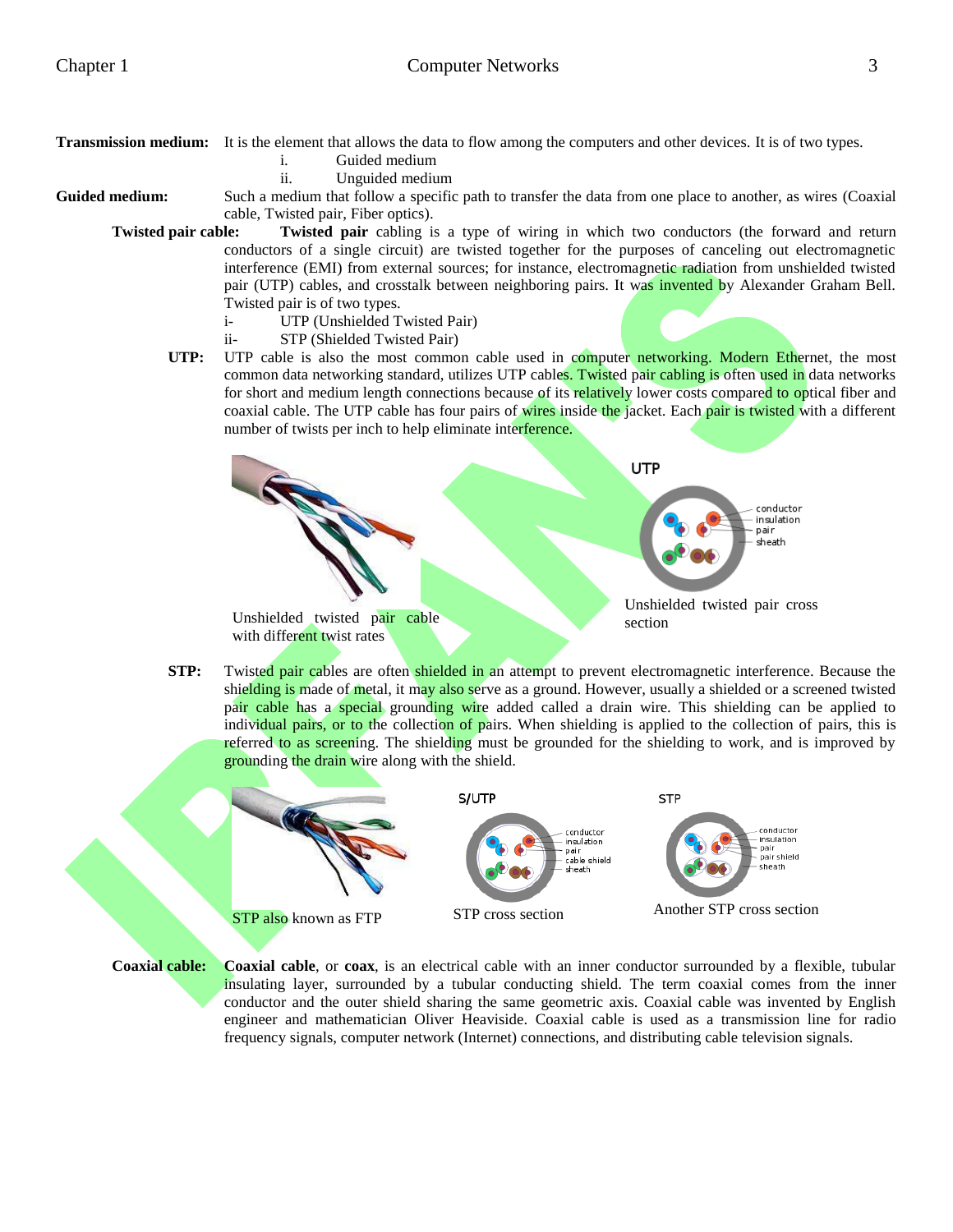# Chapter 1 Computer Networks 4



**Fiber optic cable:** An **optical fiber cable** is a cable containing one or more optical fibers. The optical fiber elements are typically individually coated with plastic layers and contained in a protective tube suitable for the environment where the cable will be deployed. In practical fibers, the cladding is usually coated with a tough resin buffer layer, which may be further surrounded by a jacket layer, usually plastic. These cables are designed for high speed and very long network communications. Fiber optics carry communication signals using pulses of light. These are expensive and have much greater capacity to transfer data.

| A TOSLINK optical fiber cable with a clear<br>jacket. These plastic-fiber cables are used mainly<br>for digital audio connections between devices. |                                                                          | 80.925<br>A multi-fiber cable<br>An optical fiber breakout cable                                           |  |  |
|----------------------------------------------------------------------------------------------------------------------------------------------------|--------------------------------------------------------------------------|------------------------------------------------------------------------------------------------------------|--|--|
| <b>Unguided medium:</b>                                                                                                                            |                                                                          | Such a medium that in which information or data spreads in space in all directions, as electromagnetic     |  |  |
|                                                                                                                                                    |                                                                          | waves, satellite waves                                                                                     |  |  |
| Network supporting software:                                                                                                                       |                                                                          | It is the operating system software that allows the computers to communicate in the network. It is         |  |  |
|                                                                                                                                                    |                                                                          | of two types.                                                                                              |  |  |
|                                                                                                                                                    |                                                                          | Client program                                                                                             |  |  |
|                                                                                                                                                    |                                                                          | ii.<br>Server program                                                                                      |  |  |
| <b>Types of computer networks:</b>                                                                                                                 |                                                                          | We categorize the computer networks on the basis of geographical area and their structure. On the          |  |  |
| basis of geographical are the computer networks mainly are of three types.                                                                         |                                                                          |                                                                                                            |  |  |
|                                                                                                                                                    |                                                                          | LAN<br>$\mathbf{1}$ .                                                                                      |  |  |
|                                                                                                                                                    |                                                                          | ii.<br><b>WAN</b>                                                                                          |  |  |
|                                                                                                                                                    |                                                                          | iii.<br><b>MAN</b>                                                                                         |  |  |
| <b>LAN (Local Area Network):</b>                                                                                                                   |                                                                          | A local area network (LAN) typically is confined to a single building, such as an office building,         |  |  |
|                                                                                                                                                    |                                                                          | your home network, or a college campus. LAN can be set up using guided or unguided media.                  |  |  |
| <b>Characteristics of LAN: i.</b>                                                                                                                  |                                                                          | Higher data transfer rate.                                                                                 |  |  |
|                                                                                                                                                    | $\ddot{\mathbf{u}}$ .                                                    | Smaller geographical area.                                                                                 |  |  |
|                                                                                                                                                    | iii.                                                                     | Leased telecommunication lines mostly not required.                                                        |  |  |
|                                                                                                                                                    | iv.                                                                      | Every computer can communicate with other in the network.                                                  |  |  |
|                                                                                                                                                    | V.                                                                       | High chances of interconnection between the computers.                                                     |  |  |
|                                                                                                                                                    | Easy to make a physical connection of computers within a network.<br>V1. |                                                                                                            |  |  |
|                                                                                                                                                    | vii.                                                                     | It is an inexpensive medium of data transmission.                                                          |  |  |
| <b>Advantage of LAN:</b>                                                                                                                           |                                                                          |                                                                                                            |  |  |
| i.                                                                                                                                                 |                                                                          | The reliability of network is high because the network is situated in small area and less complicated. The |  |  |
| length of wires used for networking is short.                                                                                                      |                                                                          |                                                                                                            |  |  |

ii. It is very easy to add or discard any computer from the network.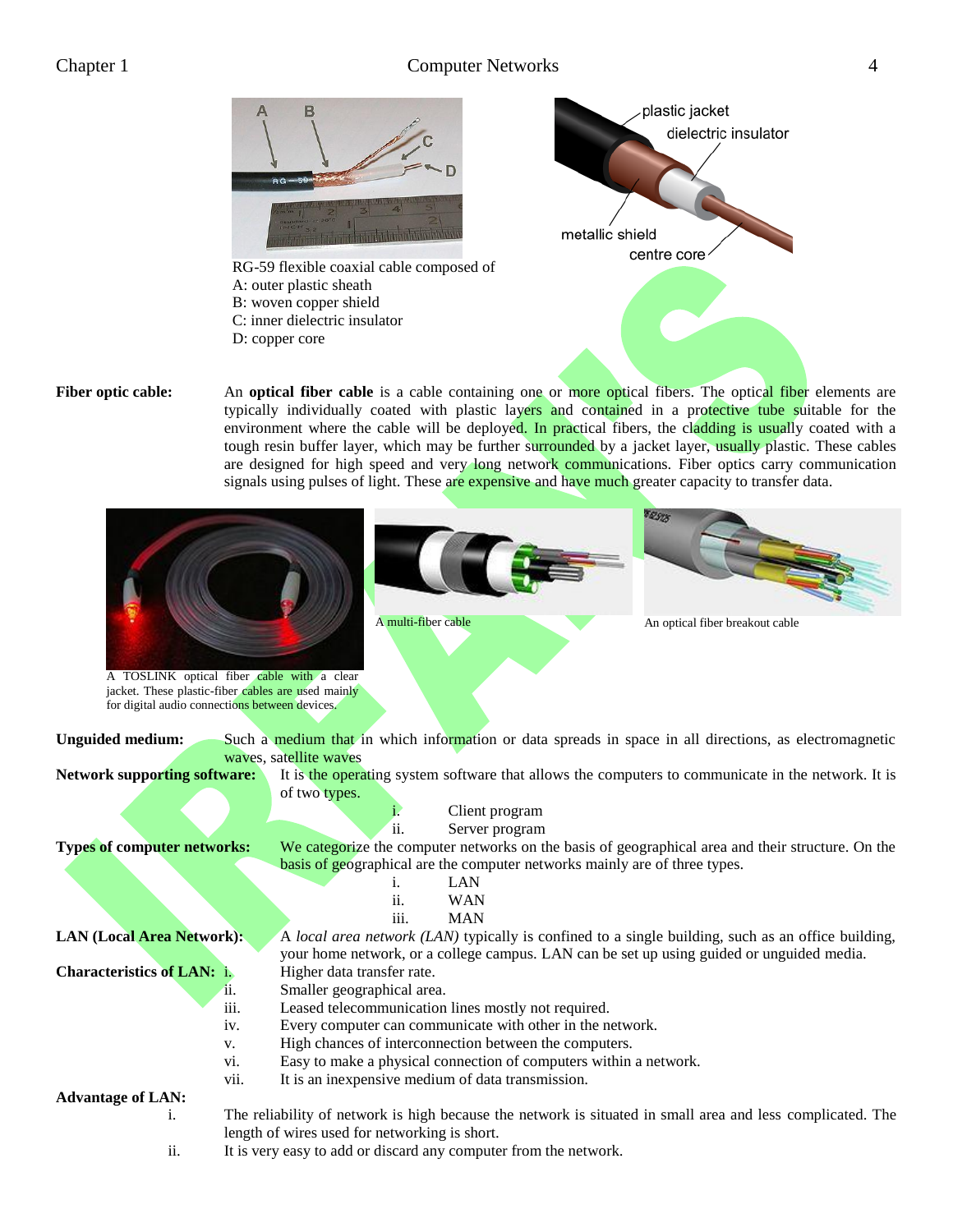**LAN Vs. WAN:**

- iii. High data transfer rate.
- iv. Peripherals can be shared.

# **Disadvantage of LAN:** The big disadvantage of LAN is that the communication over long distances is not possible.

**Usage of LAN:** The LAN is used for

- i. File transfer and access.
- ii. Word processing.
- iii. Email handling.
- iv. Remote database access.
- v. Personal computing.
- vi. Digital voice transmission and storage.

**WAN (Wide area network):** A *wide area network (WAN)* spans multiple geographic locations and is typically made up of multiple LANs. For example, I have a company with an office in Gujranwala that has 100 computers all connected together. This would be considered a LAN. Now if we expand the company and create an office in Karachi, the network in Karachi also would be considered a LAN. If we want to allow the two offices to share information with one **another**, we would connect the two LANs together, creating a WAN. The examples of WAN are Ethernet, ARPA net.

**Characteristics of WAN:** The major characteristics of WAN are

- i. **Communication facility:** Communication can be possible among the employees of a big company spanning over different parts of the country. Video conferencing can be possible through WAN.
- ii. **Remote data entry:** Sitting at one place we can enter, update data and query other information to any computer attached to the WAN but located in the other cities.
- iii. **Centralized information:**If the organization is spread over many cities, they keep their important business data at a single place. As a data is generated at different sites, WAN permits collection of this data from different sites and save at a single site.

|                            | LAN                                         | <b>WAN</b>                                    |
|----------------------------|---------------------------------------------|-----------------------------------------------|
| <b>Definition</b>          | A local area network (LAN) typically is     | A wide area network (WAN) spans               |
|                            | confined to a single building, such as an   | multiple geographic locations and is          |
|                            | office building, your home network, or a    | typically made up of multiple LANs.           |
|                            | college campus. LAN can be set up using     |                                               |
|                            | guided or unguided media.                   |                                               |
| <b>Example</b>             | Network in a building of a school           | The Internet                                  |
| Ownership                  | It is owned by the boss of an organization, | It is not owned by any one person.            |
|                            | like a principle of a school.               |                                               |
| <b>Technology</b>          | Ethernet, Token ring                        | Frame relay, X.25                             |
| Data transfer rate         | <b>High</b>                                 | Low                                           |
| <b>Geographical spread</b> | Small geographical range, a building or an  | Large geographical range spreading across     |
|                            | office so don't require leased lines.       | cities and countries so require leased lines. |
| <b>Setup cost</b>          | Low                                         | High                                          |

- **MAN:** The term *metropolitan area network (MAN)* is not used often anymore it refers to a network that exists within a single city or metropolitan area. If we had two different buildings within a city that were connected together, it would be considered a MAN. It is much larger than LAN but not as large as WAN.
- **Cellular communications:** Cellular communication is one of the famous types of wireless communications. The name 'cellular' is derived from the word cell. In cellular technology the cell is a basic geographic unit of a complete cellular system. Each cell size varies depending on the landscape and density of population. In cellular communication, each cell has its own short range transmitter to communicate with its subscriber (users).

The cellular technology is mostly used by the cellular phone service providers. They divide the geographic area into number of small cells and install a transmitter in each cell to provide communication link to the mobile subscribers.

- **Satellite communication:** The satellite communication is another famous type of wireless communication. A communication satellite also known as COMSAT is an artificial satellite stationed in the space for the purpose of telecommunications. A satellite provides coverage for a large geographical area. TV phone and radio signals are sent up to the satellite by a large dish. The signals are amplified (strengthened) by the satellite, then sent to the receiving station. High speed internet access was introduced using satellite technology for customers in hard to reach geographic places.
- **Global Positioning System:** The Global Positioning System (GPS) is a space-based global navigation satellite system (GNSS) that provides location and time information in all weather, anywhere on or near the Earth, where there is an unobstructed line of sight to four or more GPS satellites. It is maintained by the United States government and is freely accessible by anyone with a GPS receiver.

The GPS project was developed in 1973 to overcome the limitations of previous navigation systems integrating ideas from several predecessors, including a number of classified engineering design studies from the 1960s. GPS was